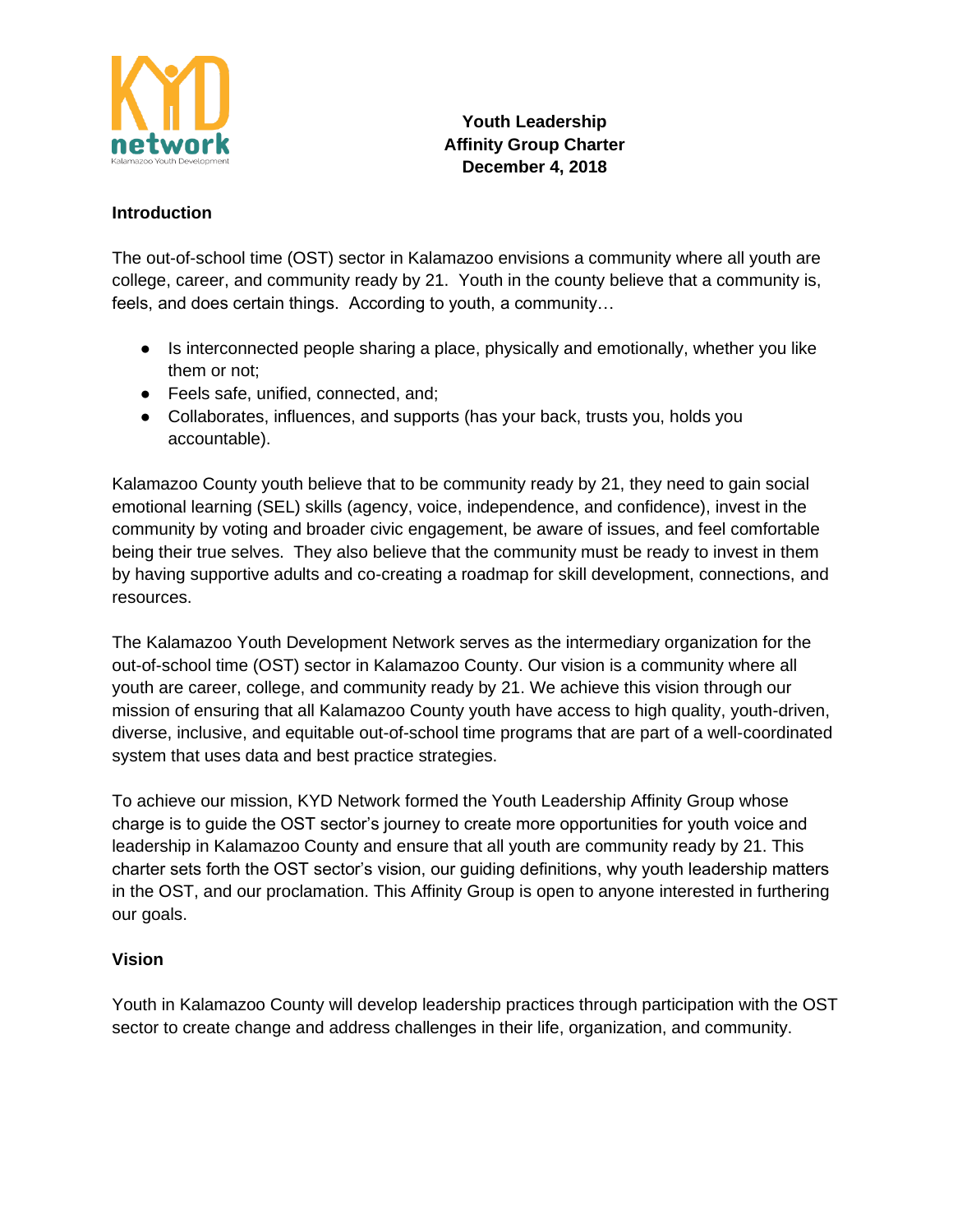

Youth, parents, out-of-school time professionals, and educators across the country acknowledge that youth are missing a critical piece of their education. We know that in addition to reading and writing, we need to teach self management and social awareness and provide youth with opportunities to practice goal directed behavior and sound decision making. We acknowledge the need for youth to exercise their sense of optimism and develop optimistic thinking skills because we know that without this SEL skill, youth cannot develop a sense of agency and will be less likely to engage in opportunities to become effective leaders and better their communities.

During the out-of-school time hours, youth-serving organizations strive to create physically and psychologically safe environments where ALL youth can develop their youth leadership skills. WE recognize that these are teachable skills and that we are uniquely equipped to provide youth with the space they need to develop in their own way, in their own time.

## **Proclamation**

During the out-of-school time hours, youth serving organizations strive to create an environment for youth leadership where each and every young person can create a positive sense of self, rooted in their unique cultural context. Operating from a youth voice framework, there are skills that the youth development work force can learn in order to provide youth with environments that encourage them to fully embrace their individual identities.

We, the "second shift" will:

Create opportunities for youth to explore and establish their voice in a safe environment. We therefore adopt and embrace a youth leadership lens as a foundation for our youth development work, which includes:

- 1. Providing support and being an advocate for youth voice;
- 2. Serving as a community liaison and providing youth with resources and connections;
- 3. Creating opportunities for youth to improve and establish leadership roles in their organizations, the out-of-school time sector, and communities;
- 4. Creating opportunities to practice decision making skills as they implement projects to address community challenges; and